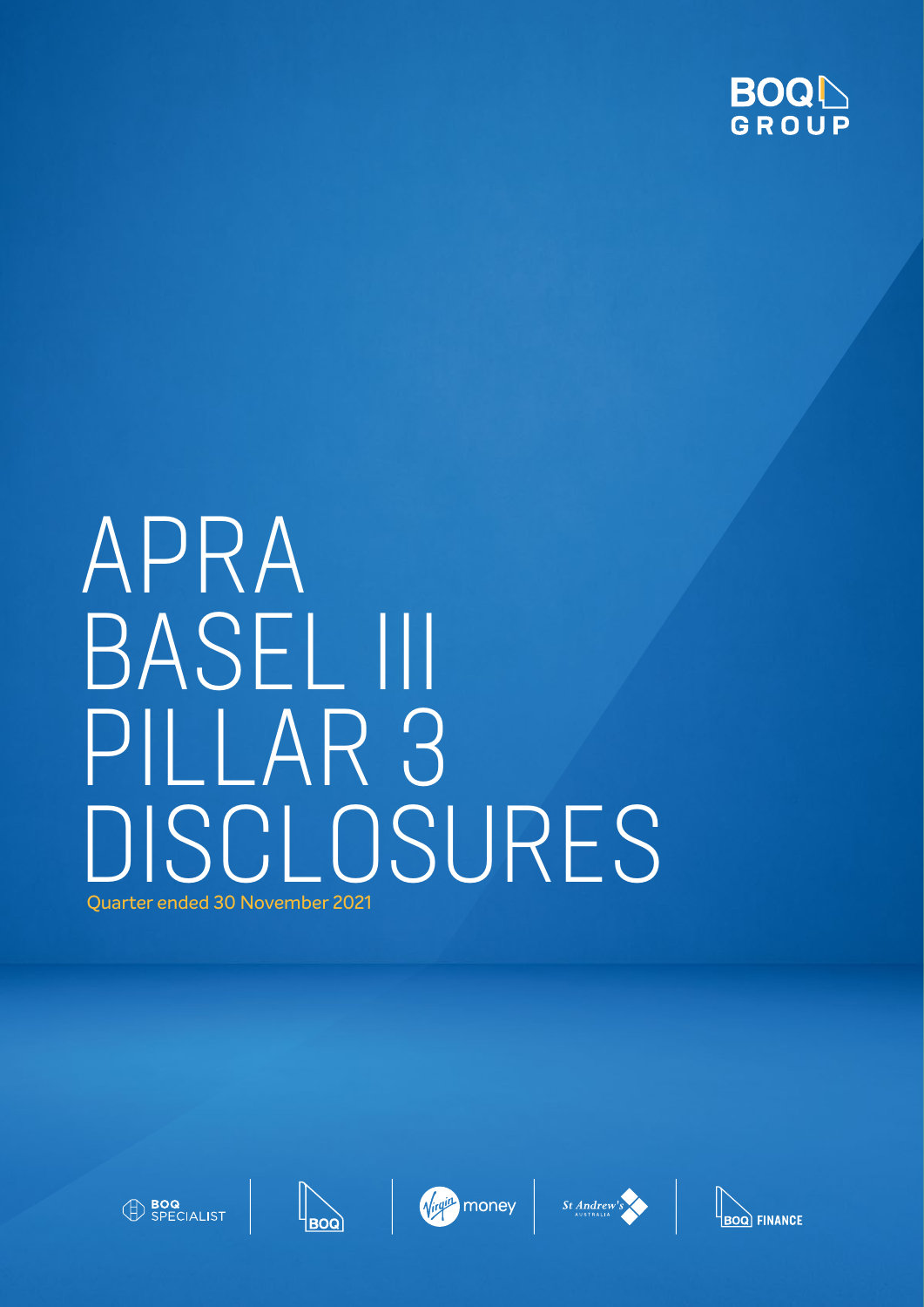For the Quarter Ended 30 November 2021

#### **Introduction**

Bank of Queensland (**Bank** or **BOQ**) is an Authorised Deposit-taking Institution (**ADI**) regulated by the Australian Prudential Regulation Authority (**APRA**) under the authority of the *Banking Act 1959*.

This report has been prepared by BOQ to meet its disclosure requirements set out in APRA's prudential standard *APS 330 'Public Disclosure'* (**APS 330**). It presents information on the Bank's capital adequacy, credit risk, securitisation exposures and liquidity coverage ratio.

In addition to this report, the Bank's main features of capital instruments are updated on an ongoing basis and are available at the Regulatory Disclosures section of the Bank's website at the following address: https://www.boq.com.au/regulatory\_disclosures.

#### **Key points**

The Bank's capital management strategy aims to ensure adequate capital levels are maintained to protect deposit holders. The Bank's capital is measured and managed in line with Prudential Standards issued by APRA. The capital management plan is updated annually and submitted to the Board for approval. The approval process is designed to ensure the plan is consistent with the overall business plan and for managing capital levels on an ongoing basis.

#### Capital Ratios

The Board has implemented interim targets until the finalisation of APRA's new capital framework, these are: Common Equity Tier 1 Capital Ratio greater than 9.5%; and Total Capital Ratio greater than 13.0%.

As at 30 November 2021, BOQ's capital ratios, including the consolidation of ME Bank acquired on 1 July 2021, are as follows:

- Common Equity Tier 1 Capital Ratio was 9.5% (9.8% as at 31 August 2021); and
- Total Capital Ratio was 13.1% (12.6% as at 31 August 2021).

#### Capital Initiatives

The Bank raised AUD 400 million through the issue of subordinated debt in November 2021.

| <b>CONTENTS</b>             | <b>PAGE</b>    |
|-----------------------------|----------------|
| 1. Capital Structure        | 3              |
| 2. Capital Adequacy         | $\overline{4}$ |
| 3. Credit Risk              | 5              |
| 4. Securitisation Exposures | $\overline{7}$ |
| 5. Liquidity Coverage Ratio | 8              |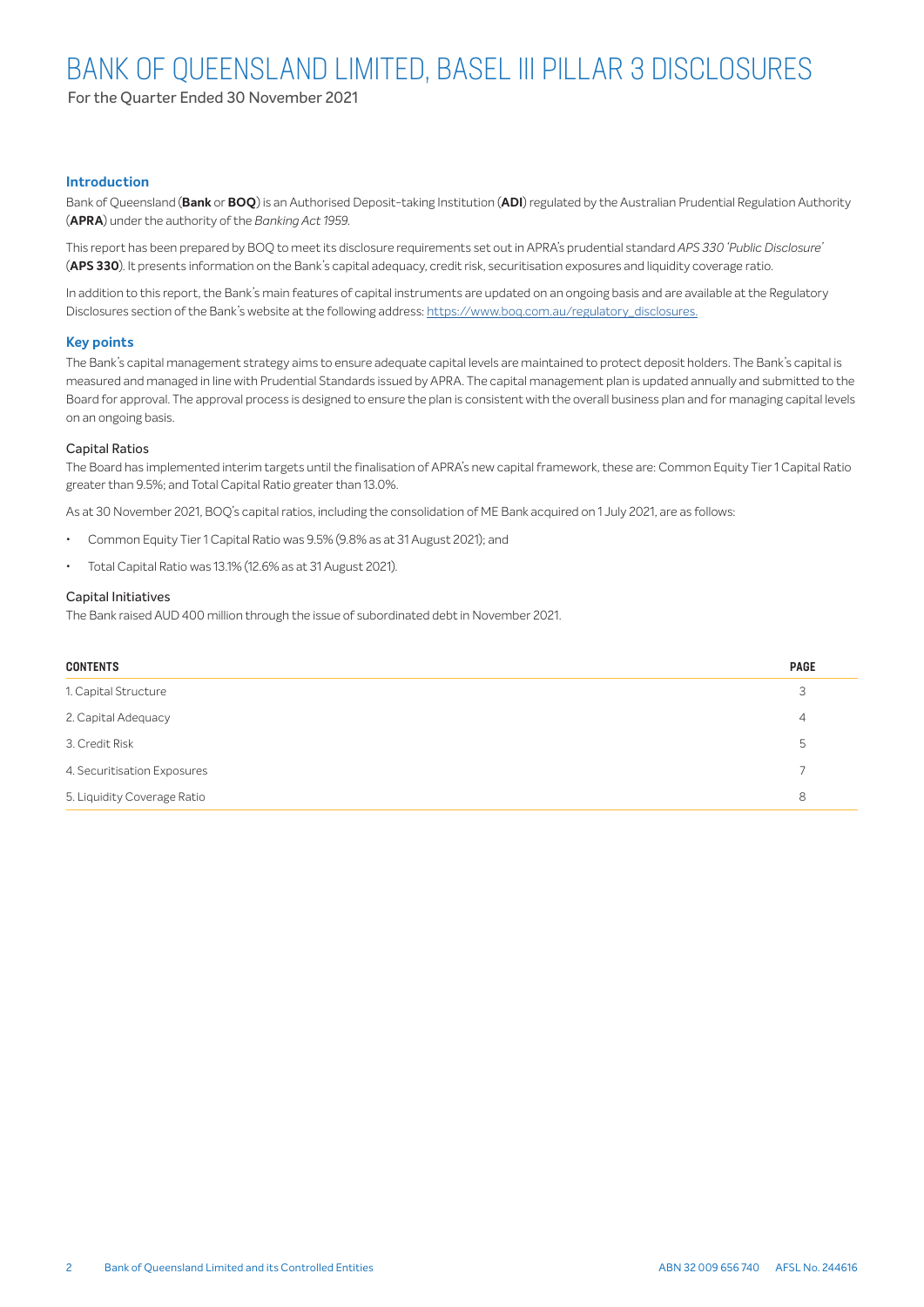For the Quarter Ended 30 November 2021

### <span id="page-2-0"></span>**1. Capital Structure**

|                                                    | November 21    | August 21 |
|----------------------------------------------------|----------------|-----------|
|                                                    | $\mathsf{S}$ m | \$m\$     |
| <b>COMMON EQUITY TIER 1 CAPITAL</b>                |                |           |
| Paid-up ordinary share capital                     | 5,210          | 5,213     |
| Reserves                                           | 331            | 346       |
| Retained earnings, including current year earnings | 370            | 277       |
| <b>Total Common Equity Tier 1 Capital</b>          | 5,911          | 5,836     |
| <b>REGULATORY ADJUSTMENTS</b>                      |                |           |
| Deferred expenditure                               | (324)          | (311)     |
| Goodwill and intangibles                           | (1, 214)       | (1,180)   |
| Other deductions                                   | (92)           | (11)      |
| <b>Total Regulatory Adjustments</b>                | (1,630)        | (1,502)   |
| Net Common Equity Tier 1 Capital                   | 4,281          | 4,334     |
| Additional Tier 1 Capital                          | 610            | 610       |
| <b>Total Tier 1 Capital</b>                        | 4,891          | 4,944     |
| <b>TIER 2 CAPITAL</b>                              |                |           |
| Tier 2 Capital <sup>(1)</sup>                      | 836            | 450       |
| General Reserve for Credit Losses                  | 171            | 178       |
| <b>Net Tier 2 Capital</b>                          | 1,007          | 628       |
|                                                    |                |           |
| <b>Total Capital Base</b>                          | 5,898          | 5,572     |

Notes:

(1) Tier 2 capital \$400m was raised in November 2021 through the issue of subordinated notes.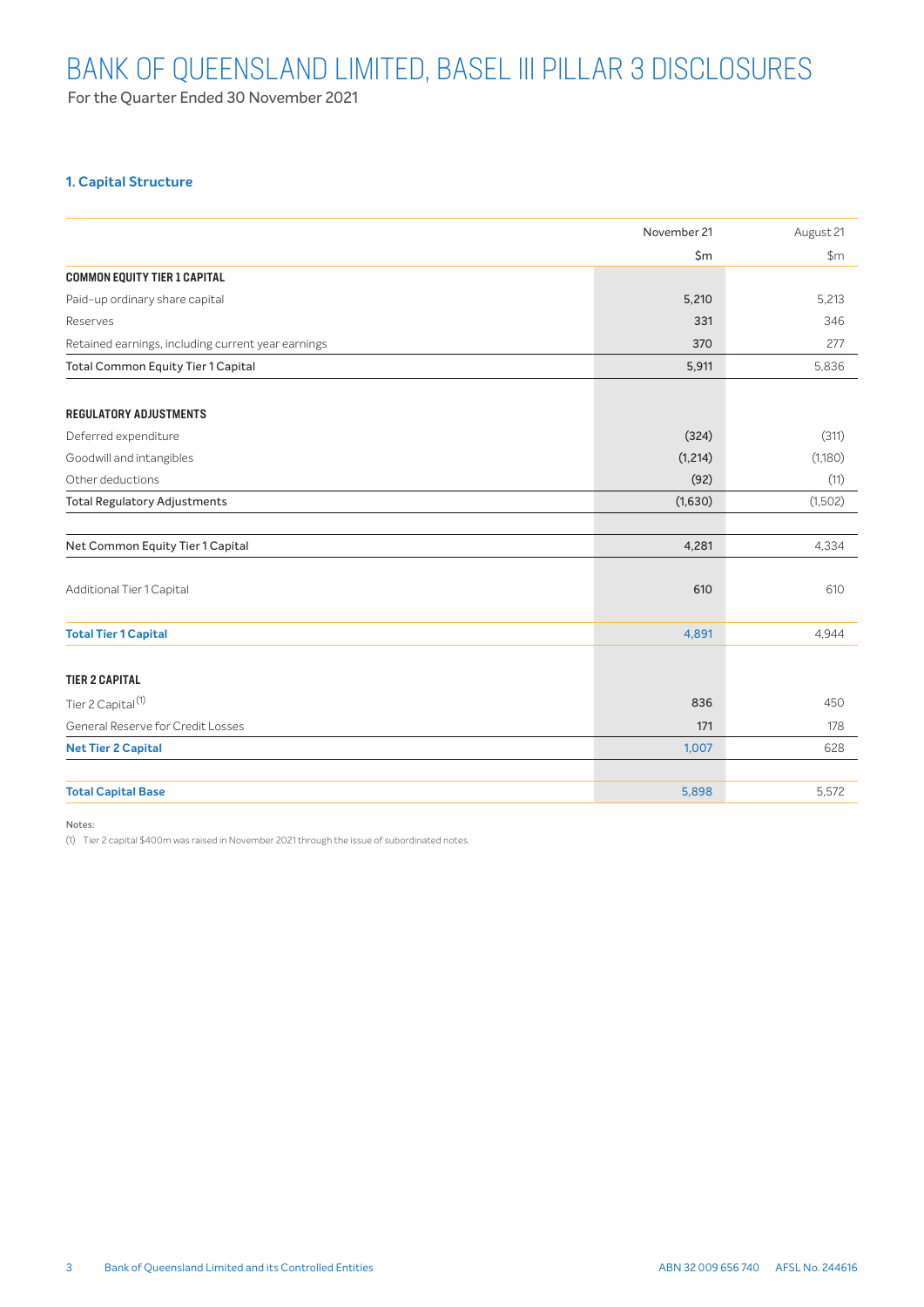For the Quarter Ended 30 November 2021

### <span id="page-3-0"></span>**2. Capital Adequacy**

|                                                               | November 21   | August 21     |
|---------------------------------------------------------------|---------------|---------------|
| <b>Risk Weighted Assets</b>                                   | $\mathsf{Sm}$ | $\mathsf{Sm}$ |
| SUBJECT TO THE STANDARDISED APPROACH                          |               |               |
| Government                                                    |               |               |
| Bank                                                          | 692           | 774           |
| Residential mortgages                                         | 22,100        | 21,774        |
| Other retail <sup>(1)</sup>                                   | 16,752        | 16,302        |
| Other                                                         | 289           | 344           |
| Corporate                                                     | 90            | 90            |
|                                                               |               |               |
| Total On-Balance Sheet Assets and Off-Balance Sheet Exposures | 39,923        | 39,284        |
| <b>Securitisation Exposures</b>                               | 78            | 80            |
| <b>Market Risk Exposures</b>                                  | 203           | 142           |
| <b>Operational Risk Exposures</b>                             | 4,723         | 4,723         |
| <b>Total Risk Weighted Assets</b>                             | 44,927        | 44,229        |
|                                                               |               |               |
| <b>Capital Ratios</b>                                         | %             | %             |
| Level 2 Total Capital Ratio                                   | 13.1          | 12.6          |
| Level 2 Common Equity Tier 1 Capital Ratio                    | 9.5           | 9.8           |
| Level 2 Net Tier 1 Capital Ratio                              | 10.9          | 11.2          |

Notes:

(1) Includes commercial lending and leasing.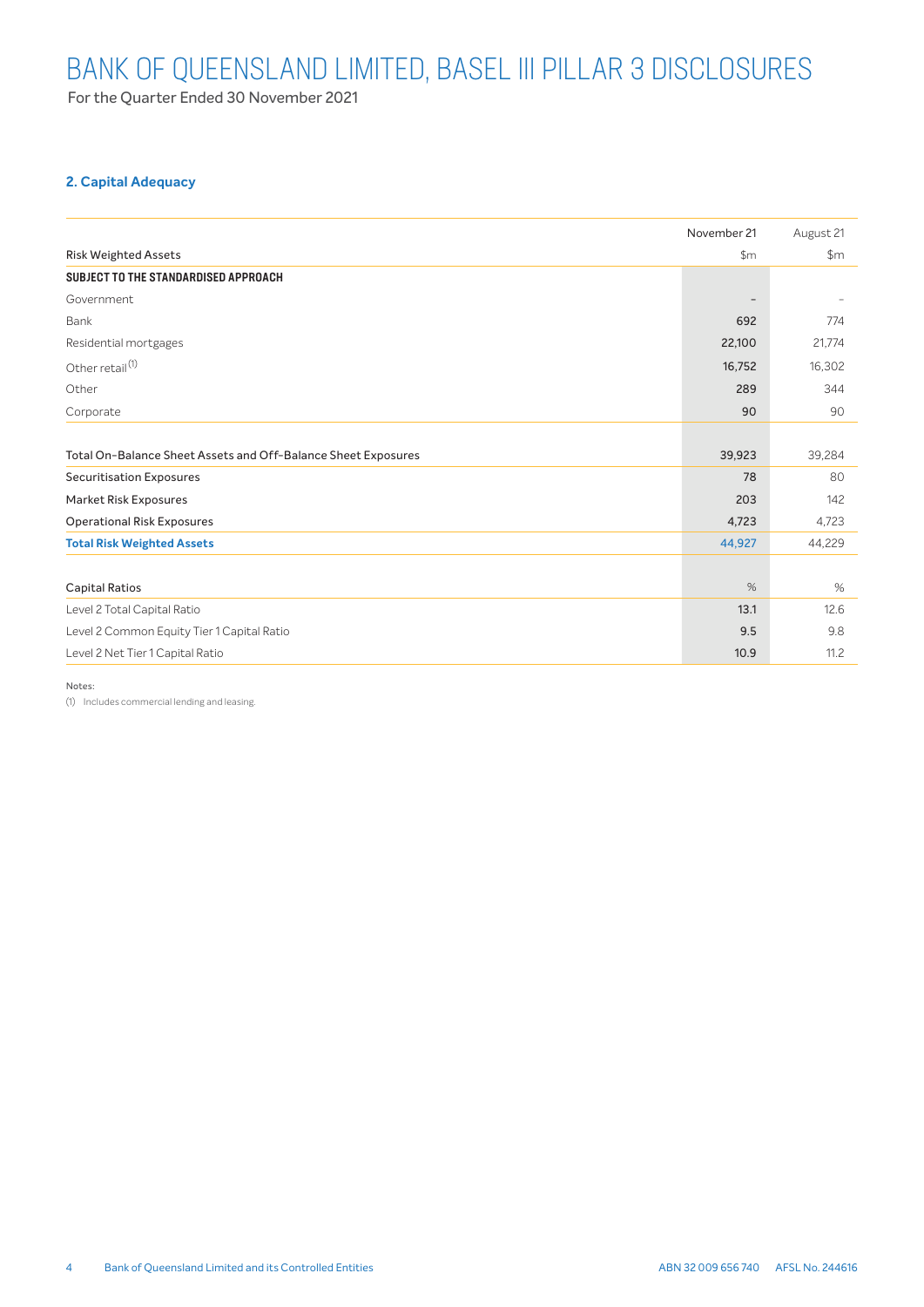For the Quarter Ended 30 November 2021

## <span id="page-4-0"></span>**3. Credit Risk**

| <b>Exposure Type</b>                             | \$m         | Gross Credit Exposure <sup>(1)</sup> | Average Gross Credit Exposure<br>\$m |           |  |
|--------------------------------------------------|-------------|--------------------------------------|--------------------------------------|-----------|--|
|                                                  | November 21 | August 21                            |                                      | August 21 |  |
| Cash and due from financial institutions         | 2,779       | 3,069                                | 2,924                                | 2,866     |  |
| Debt securities                                  | 9,669       | 9,416                                | 9,542                                | 8,727     |  |
| Loans and advances                               | 71,152      | 69.779                               | 70,465                               | 69,311    |  |
| Off-balance sheet exposures for derivatives      | 647         | 387                                  | 517                                  | 437       |  |
| Other off-balance sheet exposures <sup>(2)</sup> | 4,664       | 4.347                                | 4,506                                | 4,188     |  |
| Other                                            | 305         | 362                                  | 309                                  | 290       |  |
| <b>Total Exposures</b>                           | 89,216      | 87.360                               | 88,263                               | 85,819    |  |

| Portfolios Subject to the Standardised Approach | \$m         | Gross Credit Exposure <sup>(1)</sup> | Average Gross Credit Exposure<br>$\mathsf{Sm}$ |           |  |
|-------------------------------------------------|-------------|--------------------------------------|------------------------------------------------|-----------|--|
|                                                 | November 21 | August 21                            | November 21                                    | August 21 |  |
| Government                                      | 8,857       | 8,656                                | 8,756                                          | 7.994     |  |
| Bank                                            | 3,988       | 4,003                                | 3,996                                          | 3,814     |  |
| Residential mortgages                           | 58,765      | 57,514                               | 58,140                                         | 57,226    |  |
| Other retail                                    | 16,999      | 16,566                               | 16,782                                         | 16,208    |  |
| Other                                           | 517         | 531                                  | 499                                            | 503       |  |
| Corporate                                       | 90          | 90                                   | 90                                             | 74        |  |
| <b>Total Exposures</b>                          | 89,216      | 87,360                               | 88,263                                         | 85,819    |  |

#### Notes:

(1) Gross credit exposures reflect credit equivalent amounts.

(2) Other off-balance sheet exposures largely relate to customer commitments. Subsequent to clarification by APRA, the Bank has adopted the concessional treatment available on housing approvals resulting in reduced exposure levels.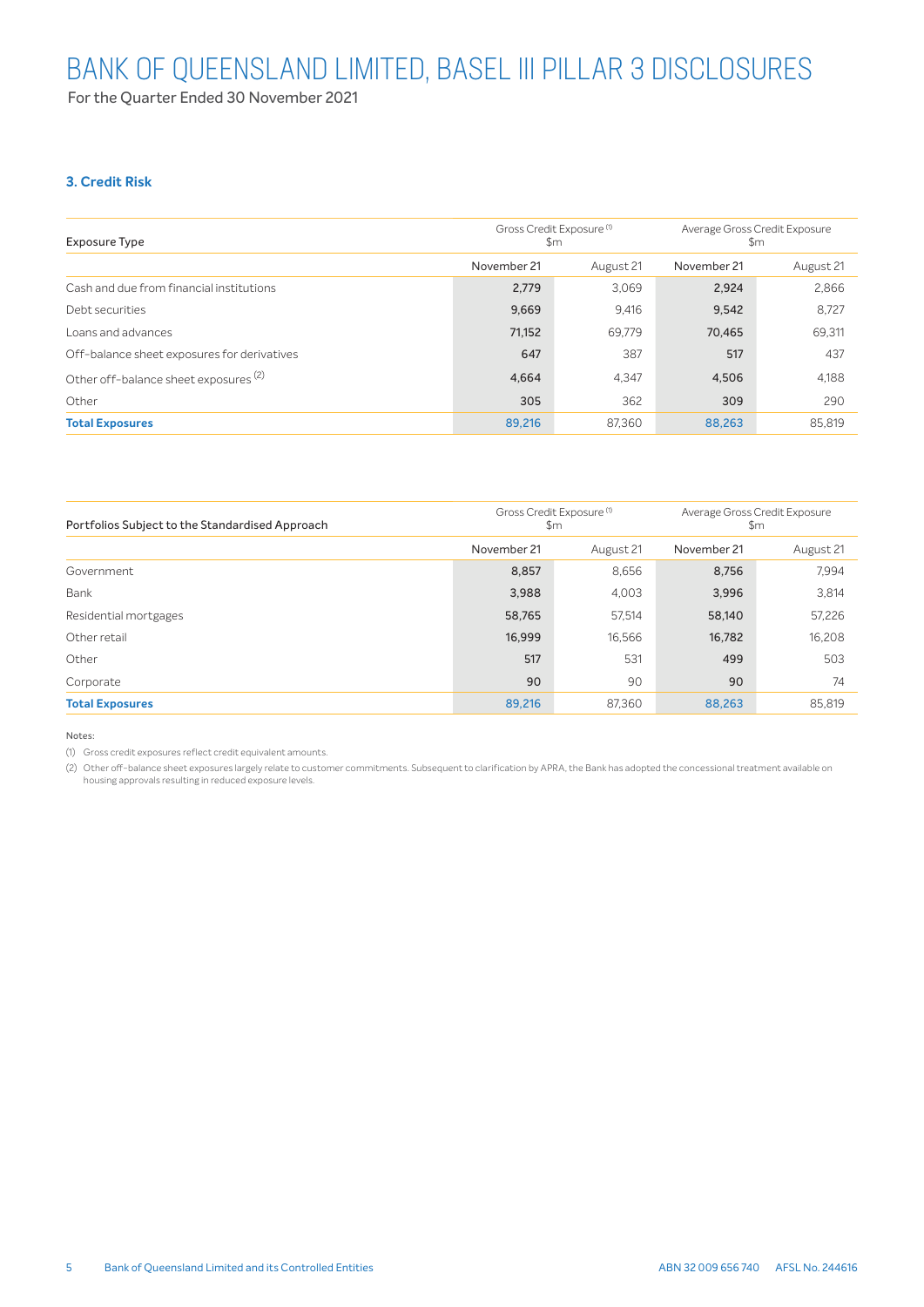For the Quarter Ended 30 November 2021

### **3. Credit Risk (continued)**

#### November 21

| Portfolios Subject to the Standardised Approach | Impaired<br>Loans <sup>(1)</sup><br>\$m | Past Due Loans<br>$>90$ Days <sup>(1)</sup><br>\$m | Specific<br>Provision<br>Balance <sup>(2)</sup><br>\$m | Charges<br>for Specific<br>Provision<br>\$m\$ | Write-Offs<br>$\mathsf{Sm}$ |
|-------------------------------------------------|-----------------------------------------|----------------------------------------------------|--------------------------------------------------------|-----------------------------------------------|-----------------------------|
| Government                                      |                                         | $\overline{\phantom{0}}$                           | $\overline{\phantom{a}}$                               |                                               | $\qquad \qquad -$           |
| Bank                                            | $\overline{\phantom{0}}$                | $\overline{\phantom{0}}$                           | $\overline{\phantom{a}}$                               |                                               | $\qquad \qquad -$           |
| Residential mortgages                           | 316                                     | 236                                                | 38                                                     | (1)                                           | (2)                         |
| Other retail                                    | 134                                     | 102                                                | 139                                                    | (2)                                           | $\overline{c}$              |
| Other                                           |                                         | -                                                  |                                                        |                                               |                             |
| Corporate                                       | $-$                                     | $\overline{\phantom{a}}$                           | $\overline{\phantom{a}}$                               | $-$                                           | $\overline{\phantom{0}}$    |
| <b>Total</b>                                    | 450                                     | 338                                                | 177                                                    | (3)                                           | $\Omega$                    |

#### August 21

| Impaired<br>Loans <sup>(1)</sup><br>\$m | Past Due Loans<br>$>90$ Days $(1)$<br>\$m | Specific<br>Provision<br>Balance <sup>(2)</sup><br>$\mathsf{Sm}$ | Charges<br>for Specific<br>Provision<br>$\mathsf{Sm}$ | Write-Offs<br>\$m        |
|-----------------------------------------|-------------------------------------------|------------------------------------------------------------------|-------------------------------------------------------|--------------------------|
| $\overline{\phantom{a}}$                | $\overline{\phantom{a}}$                  | $\sim$                                                           | $\overline{\phantom{a}}$                              | $\overline{\phantom{a}}$ |
|                                         | -                                         | -                                                                |                                                       |                          |
| 247                                     | 187                                       | 43                                                               | (2)                                                   | っ                        |
| 132                                     | 100                                       | 137                                                              | 6                                                     | 6                        |
| $\sim$                                  | $\overline{\phantom{a}}$                  | $\overline{\phantom{a}}$                                         |                                                       | $\overline{\phantom{a}}$ |
| $\sim$                                  | $\overline{\phantom{m}}$                  | $\sim$                                                           | $\overline{\phantom{a}}$                              | $\sim$                   |
| 379                                     | 287                                       | 180                                                              | 4                                                     | 8                        |
|                                         |                                           |                                                                  |                                                       |                          |

|                                               | November 21 | August 21 |
|-----------------------------------------------|-------------|-----------|
|                                               | \$m         | \$m       |
| Statutory Equity Reserve for Credit Losses    | 57          | 52        |
| Collective provision <sup>(2)</sup>           | 114         | 126       |
| <b>APRA General Reserve for Credit Losses</b> | 171         |           |

#### Notes:

|                                                                 | November 21 | August 21     |
|-----------------------------------------------------------------|-------------|---------------|
| (1) Reconciliation of impaired loans                            | \$m         | $\mathsf{Sm}$ |
| Impaired Assets per table above: Credit Risk                    | 450         | 379           |
| Add: Impaired assets in off-balance sheet securitisation trusts | 47          | 23            |
| Less: Restructured facilities included in APS 220               | (273)       | (159)         |
| Impaired Assets per Accounting Standards                        | 224         | 243           |

(1) Excludes assets in off-balance sheet securitisation trusts as required under APRA Prudential Standard APS 220 Credit Quality.

(2) Following clarification from APRA, the stage 2 component that is delinquent is now treated as a Specific Provision and is no longer as part of the General Reserve for Credit Losses. If this change had not been made, the Specific Provision would have been reported as \$170m for November 2021 and \$173m for August 2021.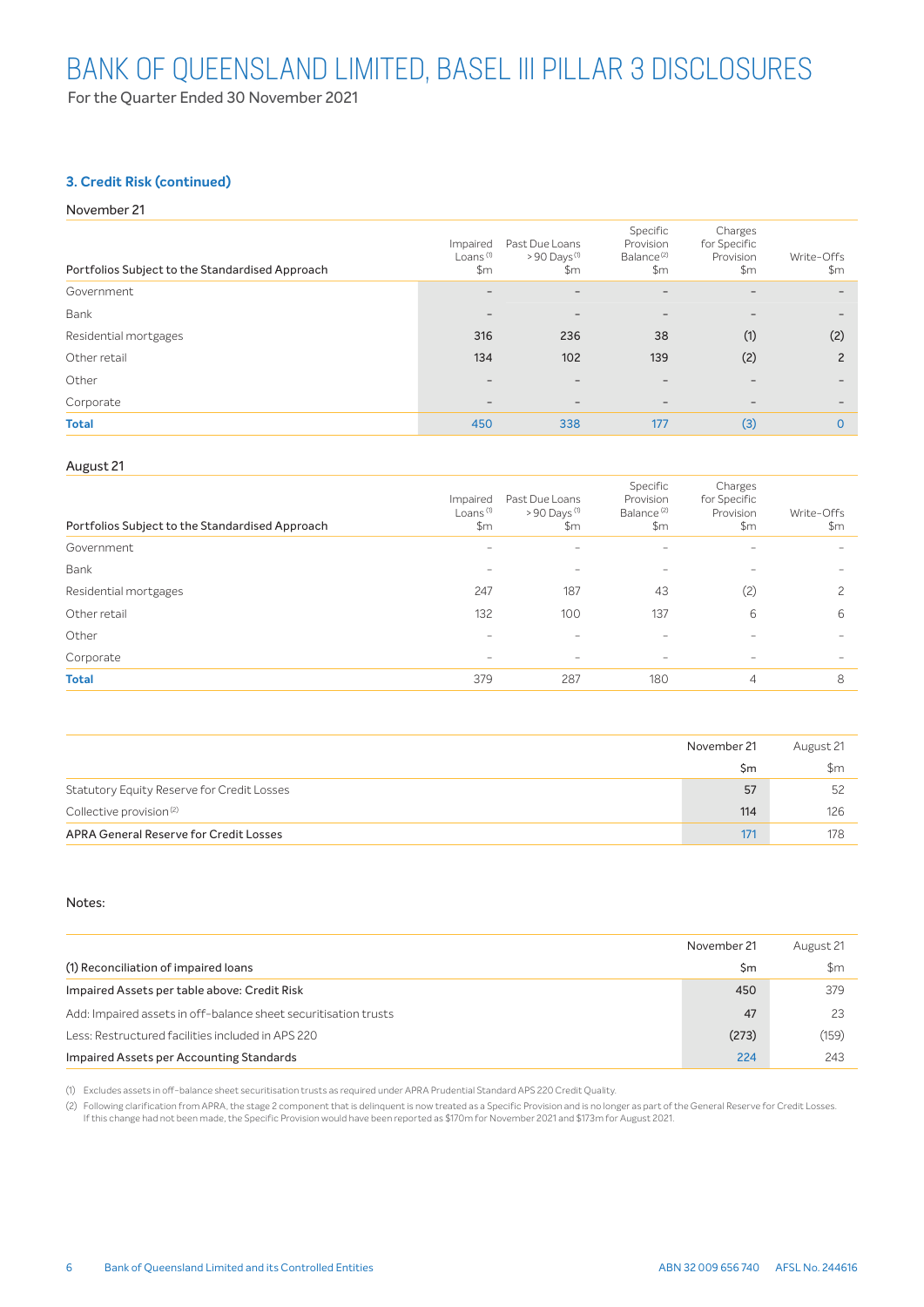For the Quarter Ended 30 November 2021

### <span id="page-6-0"></span>**4. Securitisation Exposures**

|                                                                     | November 21                      |                                | August 21                                   |                                          |
|---------------------------------------------------------------------|----------------------------------|--------------------------------|---------------------------------------------|------------------------------------------|
| <b>Exposure Type</b>                                                | Securitisation<br>Activity<br>Sm | Gain or Loss<br>on Sale<br>\$m | Securitisation<br>Activity<br>$\mathsf{Sm}$ | Gain or Loss on<br>Sale<br>$\mathsf{Sm}$ |
| Debt securities - Securities held in the banking book               | (7)                              | $\overline{\phantom{a}}$       | (30)                                        |                                          |
| Non market off balance sheet exposures - Securities in trading book |                                  | $\overline{\phantom{a}}$       |                                             |                                          |
| Cash and due from financial institutions - Liquidity facilities     |                                  | $\overline{\phantom{a}}$       | (6)                                         |                                          |
| Loans and Advances - Funding facilities                             | 5                                | $\overline{\phantom{0}}$       |                                             |                                          |
| On market off balance sheet exposures - Swaps                       | (6)                              | -                              | (6)                                         |                                          |
| Other                                                               | (22)                             | $\overline{\phantom{0}}$       | 143                                         |                                          |
| Total exposures <sup>(1)</sup>                                      | (30)                             | -                              | 101                                         |                                          |

#### November 21

| <b>Securitisation Exposure</b>                                    | Securities Held<br>in the Banking<br><b>Book</b><br>\$m | Securities Held<br>in the Trading<br><b>Book</b><br>\$m | Liquidity<br><b>Facilities</b><br>\$m | <b>Funding</b><br><b>Facilities</b><br>\$m | Swaps<br>$\mathsf{Sm}$   | Other <sup>(2)</sup><br>$\mathsf{Sm}$ |
|-------------------------------------------------------------------|---------------------------------------------------------|---------------------------------------------------------|---------------------------------------|--------------------------------------------|--------------------------|---------------------------------------|
| On-balance sheet securitisation exposure<br>retained or purchased | 346                                                     | -                                                       | 33                                    | 6                                          | $\overline{\phantom{a}}$ | 7.682                                 |
| Off-balance sheet securitisation exposure                         | -                                                       | $\overline{\phantom{a}}$                                | 14                                    | 17                                         | 11                       |                                       |
| <b>Total exposures</b>                                            | 346                                                     | -                                                       | 47                                    | 23                                         |                          | 7.682                                 |

#### August 21

| Securities Held<br>in the Banking<br><b>Book</b><br>$\mathsf{Sm}$ | Securities Held<br>in the Trading<br><b>Book</b><br>\$m | Liquidity<br><b>Facilities</b><br>\$m | <b>Funding</b><br><b>Facilities</b><br>\$m | Swaps<br>\$m             | Other <sup>(2)</sup><br>\$m |
|-------------------------------------------------------------------|---------------------------------------------------------|---------------------------------------|--------------------------------------------|--------------------------|-----------------------------|
| 353                                                               | $\sim$                                                  | 33                                    | 6                                          | $\overline{\phantom{a}}$ | 7.704                       |
| $\sim$                                                            | $\sim$                                                  | 14                                    | 12                                         | 17                       | $\sim$                      |
| 353                                                               | $\sim$                                                  | 47                                    | 18                                         | 17                       | 7.704                       |
|                                                                   |                                                         |                                       |                                            |                          |                             |

Notes:

(1) Includes the impact of the acquisition of ME Bank completed on 1 July 2021.

(2) Exposures relate to notes held in the Bank's on-balance sheet securitisation vehicles.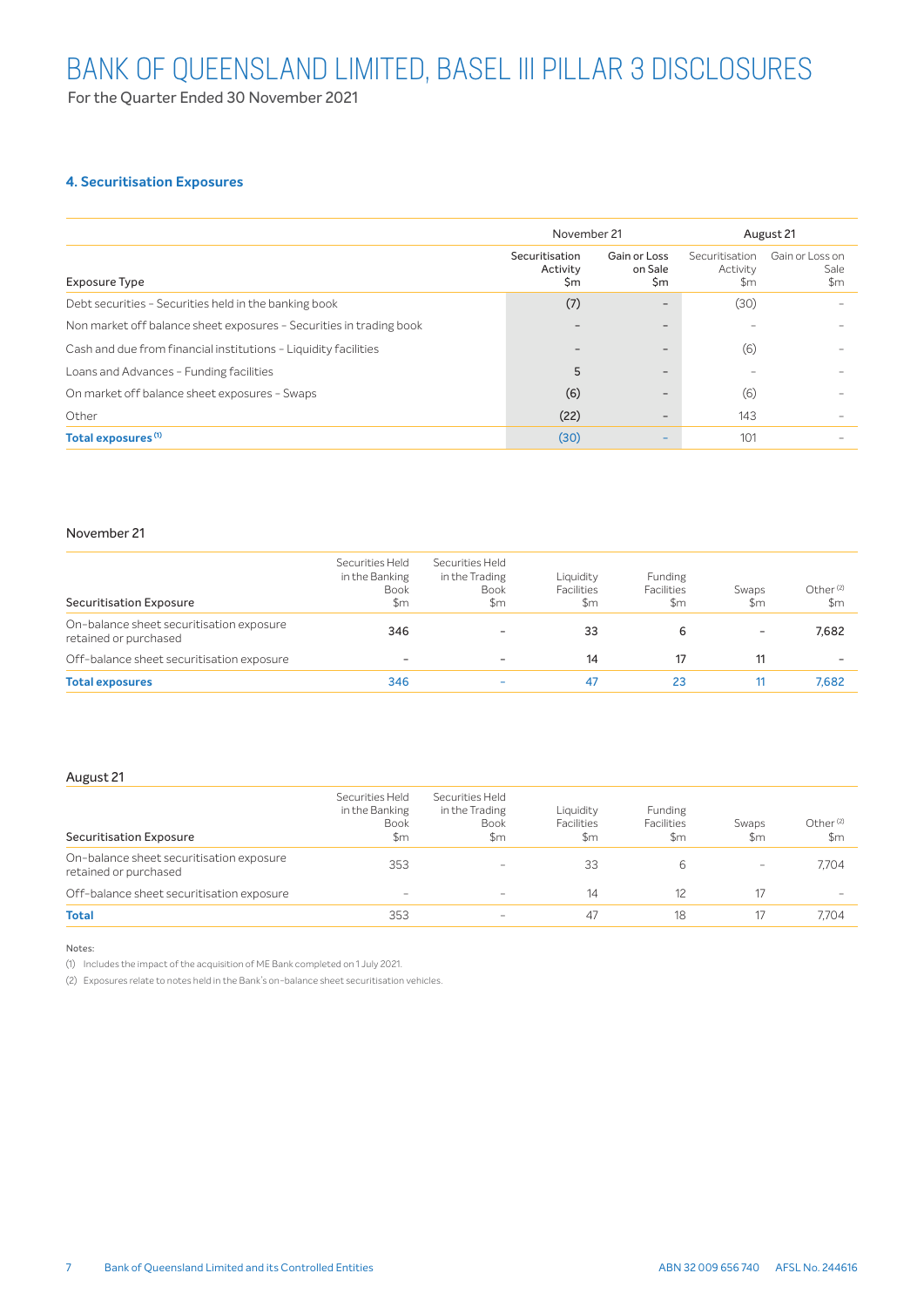For the Quarter Ended 30 November 2021

### <span id="page-7-0"></span>**5. Liquidity Coverage Ratio**

APRA requires authorised deposit-taking institutions (**ADI**) to maintain a minimum Liquidity Coverage Ratio (**LCR**) of 100 per cent. The LCR requires an ADI to hold sufficient High Quality Liquid Assets (**HQLA1**) and alternative liquid assets (covered by the Committed Liquidity Facility (**CLF**)) to meet net cash outflows (**NCO**) over a 30 day period, under a regulator defined liquidity stress scenario. BOQ manages its LCR on a daily basis with a buffer above the regulatory minimum in line with the BOQ prescribed risk appetite and management ranges.

BOQ maintains a portfolio of high quality, diversified liquid assets to facilitate balance sheet liquidity needs and meet internal and regulatory requirements. Liquid assets are comprised of HQLA1 (ESA balances, cash, Australian Semi-Government and Commonwealth Government securities) and alternative liquid assets covered by the CLF from the Reserve Bank of Australia (**RBA**). Assets eligible for the CLF include senior unsecured bank debt, covered bonds, asset backed securities, residential mortgage backed securities (**RMBS**) and internal RMBS that are eligible for repurchase with the RBA. BOQ has a stable, diversified and resilient deposit and funding base that aims to mitigate the chance of a liquidity stress event across various funding market conditions. BOQ uses a range of funding instruments including customer deposits, short term and long term wholesale debt instruments, securitisation and covered bonds, with the objective of lengthening tenor, diversifying funding sources and increasing the stable funding base.

BOQ's Level 2 average LCR over the November 2021 quarter was 155%, which is 6% higher than the previous August quarter average of 149%. The November quarter is the first that includes the combined entity for the full observation period. The ME acquisition was completed on 1 July 2021 and therefore part of the change across all categories should be attributed to a full quarter of ME data being included in the average calculations. HQLA1 has risen significantly due to the upcoming phase out of the CLF, as well as the associated APRA requirement that the ratio of HQLA1 to NCO remains above 100% at all times. NCO growth has also contributed to the need for more HQLA1, and at a high level, this is primarily due to balance sheet growth. This can be seen in the increase in NCO related to retail, SME and customer treasury deposits (non-operational deposits) and a higher LANA (loans approved but not advanced) balance. The following table presents detailed information on the ratio composition for the two quarters. 91 data points were used in calculating the average figures for the November 2021 quarter and 92 data points were used in calculating the average figures for the August 2021 quarter.